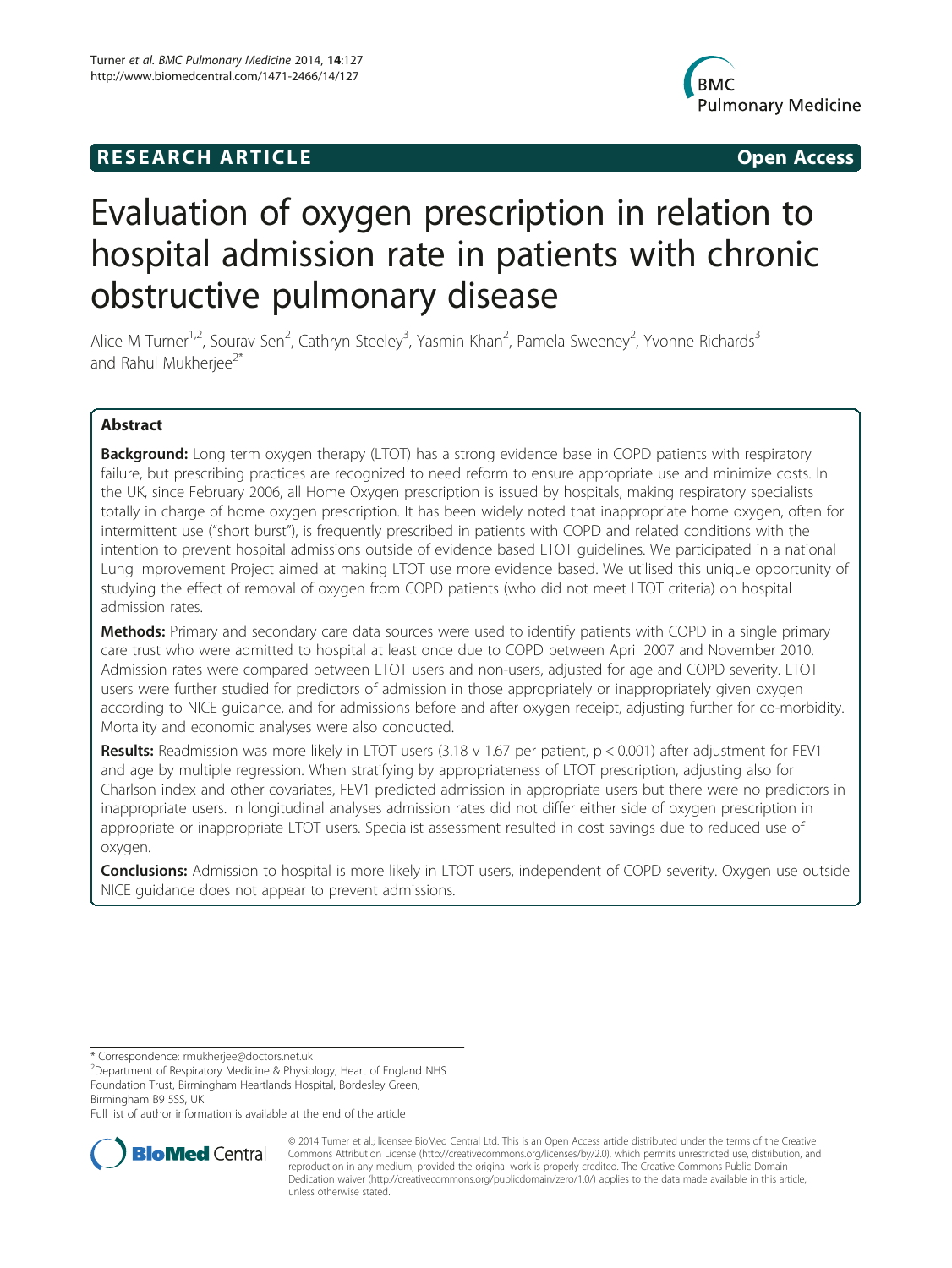# Background

Oxygen has a strong evidence base for use in respiratory failure in chronic obstructive pulmonary disease (COPD), following the landmark long term oxygen therapy (LTOT) studies in the 1980s [[1-3](#page-5-0)]. These studies underpin the recommendation [\[4](#page-5-0)] that oxygen should be used for at least 15 hours per day in patients with COPD who have a pO2 when well < = 7.3 kPa, or <8.0 kPa if polycythaemia, pulmonary hypertension or cor pulmonale are present. In patients with less severe hypoxaemia trials are ongoing to establish whether oxygen supplementation has a role [[5](#page-5-0)]. The Royal College of Physicians [\[6](#page-5-0)] and the Department of Health [\[7](#page-5-0)] have extensively reviewed the way in which services are provided for oxygen use in COPD, as it became apparent that 85000 patients in the UK receive oxygen (at a cost to the NHS of over £110 m), yet in up to 43% of them it is either unused or unlikely to give clinical benefit [[7](#page-5-0)]. A few cost-effectiveness studies have been conducted in the UK, based on which a number of improvement projects for home oxygen assessment and review (HOS-AR) services have been, and are being, conducted to determine the best methods of reform/rationalisation [[8](#page-5-0)-[11](#page-5-0)].

More recently a review in the USA concluded that LTOT was cost-effective based on quality adjusted life years gained (QALYs) if used according to current evidence [\[12](#page-5-0)]. Indeed most of the savings likely to result from new HOS-AR systems are from removal of oxygen which is not clinically indicated; this has been proven in several studies [[13,14\]](#page-5-0). Whilst LTOT prescription should be based on blood gas results, and aims to improve survival [\[1](#page-5-0)-[3\]](#page-5-0), previous estimates of the economic value of oxygen service reform have not taken effect on admissions into account. COPD admissions are recognized as a large burden to the UK health economy; hence we felt that a detailed consideration of the effect of rationalizing oxygen use on this was warranted.

The primary purpose of this audit/study was to explore the belief relating to emergency hospital admission prevention by inappropriate home oxygen prescription, which motivates some healthcare providers to do so and continue to practise, although little robust data on this is available. This audit/study was possible due to our hospital's participation in a national Lung Improvement Project, aimed at making LTOT use more evidence based.

In this study we also aimed to assess the scale of the problem of inappropriate LTOT prescription in COPD, the relationship of LTOT prescription to admissions, and to model the health economics of oxygen savings when taking admissions into account.

#### Methods

#### Patient and admission data

Data from the Secondary Uses Service (SUS) for hospital spells involving patients from the Birmingham East and North (BEN) PCT admitted as an emergency and classified with a Healthcare Resource Group (HRG) code relating to COPD was identified by an information manager within the PCT for the period 1st April 2007 to 30th November 2010. Concurrent data from Air Products, the provider of home oxygen supplies to BEN patients, was used to identify oxygen users; charging data enabled identification of those in receipt of LTOT. Relevant emergency spells from the SUS dataset including length of stay (LOS) for each spell were recorded for patients and classified according to receipt of LTOT status (ever v never) along with the start date of the service and, if relevant, the date at which LTOT was withdrawn. A tag identified whether each spell was before, during or after the provision of LTOT. Both the SUS and Air Products database use NHS number to identify patients, enabling date of birth and FEV1 measurements to be gathered from primary and secondary care records.

For LTOT users secondary care records from the oxygen assessing service provider (Heart of England Foundation NHS Trust; HEFT) were reviewed to determine if the patient had ever seen a respiratory specialist and undergone oxygen needs assessment. Sufficient data to determine oxygen needs was defined as a definite diagnosis of COPD (post bronchodilator FEV1/FVC <0.7), with oxygen saturations, and ABG if saturations were < =92% when stable. Appropriate oxygen prescription was defined as that listed in NICE guidance [\[4\]](#page-5-0). Co-morbidity was recorded and classified using the Charlson index, chosen as a valid method to quantify co-morbid disease [\[15\]](#page-5-0) and good predictor of admission [\[16\]](#page-5-0). Mortality and cause of death were taken from hospital bereavement records, with cross checking against PCT records. Patients were excluded from further analysis if the data suggested they did not have COPD, or there were inconsistencies bringing data quality into question.

The study was approved by the local Lung Improvement Project Board as a retrospective audit registered with the NHS. As it was a service evaluation by members of the clinical team, it did not require ethics approval as authorized by the Lung Improvement Programme Board constituted by National Health Service (NHS) Trusts and conducted by its employees. No identifiable data was viewed by anyone outside the oxygen prescribing team who clinically managed the patients, in keeping with the principles of the Data Protection Act 1998.

#### Statistical analysis

All analyses were carried out in SPSS (version 16.0). Mean number of admissions was compared between LTOT users and non-users with COPD using the t-test, and then after regression, adjusting for age and FEV1 (% predicted), used as continuous variables. In the HEFT dataset all univariate comparisons of appropriate v inappropriate oxygen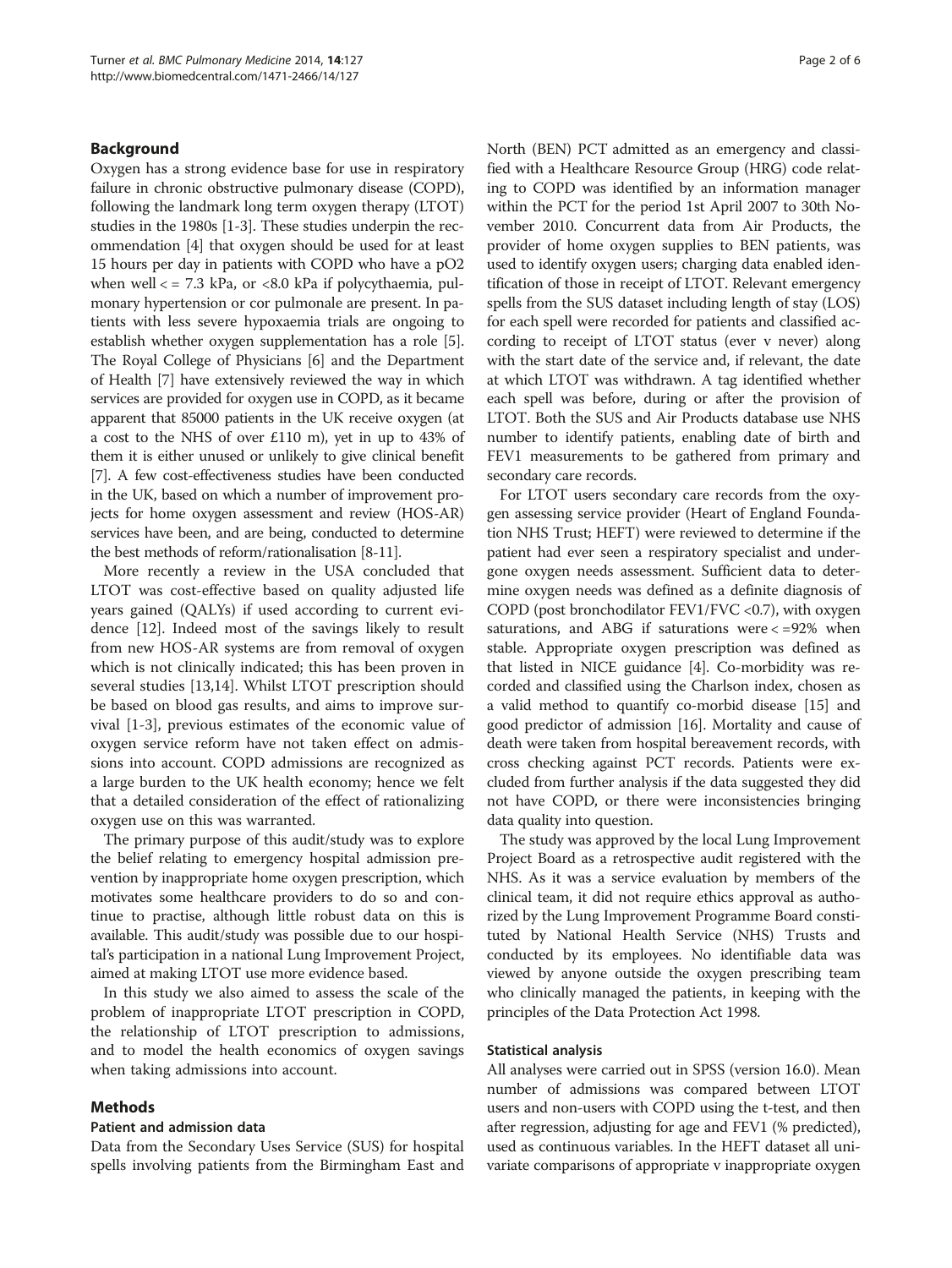<span id="page-2-0"></span>prescription were carried out using the t test or Mann Whitney, for parametric and non-parametric data respectively, or the Chi square test for frequency variables. Multivariate analysis assessing associations of admission rate examined age, FEV1, gender and Charlson index as predictors, and was carried out separately for appropriate and inappropriate LTOT users. Missing data was dealt with on a case basis, seeking it from additional data sources if possible. Finally paired tests were used to compare admission rate/year either side of oxygen receipt for patients in whom this data was available.

## Economic modeling

Cost/day of LTOT was taken from typical charging data, and cost for an average COPD admission from current NHS tariffs.

# Results

# All COPD patients

There were 1942 patients identified with COPD, of whom 295 had received oxygen during the study period (Table 1). The raw data suggested that oxygen prescription as LTOT on discharge from hospital strongly predicted subsequent admission (3.18 v 1.67 readmissions/ patient,  $p = 1.8 \times 10^{-12}$ ). Post bronchodilator spirometry was available on 1047 (54%) of patients; a further 22% had their COPD diagnosed by a respiratory consultant, but raw spirometry data was not available. Characteristics of the cohort with spirometry available, such that we are confident of the diagnosis of COPD, are shown in Table 2. Multiple regression analysis in this subgroup seeking predictors of number of admissions showed that neither age  $(p = 0.34)$ , nor FEV1 (% predicted) were significantly associated  $(p = 0.11)$ . However LTOT remained significantly associated, with an odds ratio of admission of 1.53 (95% CI 1.09-1.97, p < 1.0 × 10−<sup>6</sup> ) in LTOT patients. A similar relationship was seen to total length of stay, with LTOT patients being much more likely to have an LOS more than 6 days (OR 4.5; 95% CI 3.1-6.7,  $p < 1.0 \times 10^{-6}$ ). This emphasizes the importance of assessing for LTOT during stability and not using it for the sake of pure "admission avoidance" outside of the guidelines.

Table 1 Hospital spells for COPD patients stratified by LTOT status (includes all patients classed as COPD in hospital episode statistics/SUS Data)

| <b>Hospital spells</b> | Never LTOT $n = 1647$ | Received LTOT $n = 295$ |  |  |
|------------------------|-----------------------|-------------------------|--|--|
|                        | 179                   | 117                     |  |  |
| $2 - 5$                | 415                   | 137                     |  |  |
| $6 - 10$               | 40                    | 31                      |  |  |
| $11 - 20$              | 11                    | 8                       |  |  |
| $21+$                  | 2                     | 2                       |  |  |

| Table 2 Characteristics of subset of patients with COPD |  |
|---------------------------------------------------------|--|
| diagnosis confirmed by spirometry                       |  |

| Non-LTOT<br>$n = 706$ | <b>LTOT</b><br>$n = 189$ | р        |
|-----------------------|--------------------------|----------|
| $1(1-2)$              | $2(1-4)$                 | < 0.0001 |
| $5(2-12)$             | $17(7-34)$               | < 0.0001 |
| $1.14(0.78-1.58)$     | $0.73(0.56-1.04)$        | < 0.0001 |
| 51 (37-70)            | $35(27-50)$              | < 0.0001 |
| 73.95 (65.47-81.00)   | 72.82 (0.72)             | 0.759    |
|                       |                          |          |

Data is shown as median (IQR) as all were non-normally distributed. Age was normally distributed in the LTOT group and is therefore shown as mean (SE). This was also the only feature that did not differ between LTOT and non-LTOT groups.

#### COPD patients given oxygen

There were 295 patients in this group, 20 were excluded from further analysis because records showed oxygen was removed before it was commenced, or that the patient had died before commencement, thus invalidating their record. 263 of the patients prescribed oxygen had seen a respiratory physician and spirometry was carried out in 201 patients within a year of oxygen prescription. 124 had a detailed oxygen assessment including arterial blood gas (ABG) sampling. In 38 cases oxygen could be stopped after this assessment; a further 20 had oxygen stopped on the basis of saturations and clinical review alone, such that ABG was not required. This equates to a cessation rate of 40.3% on specialist review. An additional 16 patients had a palliative oxygen prescription (died within a month of commencement, with documented terminal disease, either end stage COPD or coexistent malignancy). In all 12 patients who had not seen a respiratory physician there was insufficient information to determine if oxygen was required, suggesting a strong trend to more robust, evidence-based prescription if seen by a specialist ( $p = 0.066$ ). In patients where there was sufficient data to assess oxygen needs, and it was not given for palliation purposes there were no differences in age, gender, lung function or co-morbidity (Charlson index) between appropriate and inappropriate prescriptions (all  $p > 0.15$ ). Patient characteristics are shown in Table [3.](#page-3-0)

#### **Mortality**

64% ( $n = 176$ ) of patients who received oxygen died during the follow up period; of these  $47\%$  (n = 84) had a purely respiratory cause of death and  $9.1\%$  (n = 16) a nonrespiratory cause, with the remainder having respiratory disease listed as a contributory factor. Purely respiratory deaths were more likely in those appropriately given oxygen ( $p = 0.044$ ). On the whole oxygen prescription ceased swiftly after patients died (Table [3](#page-3-0)), although in one case it continued for 767 days after death.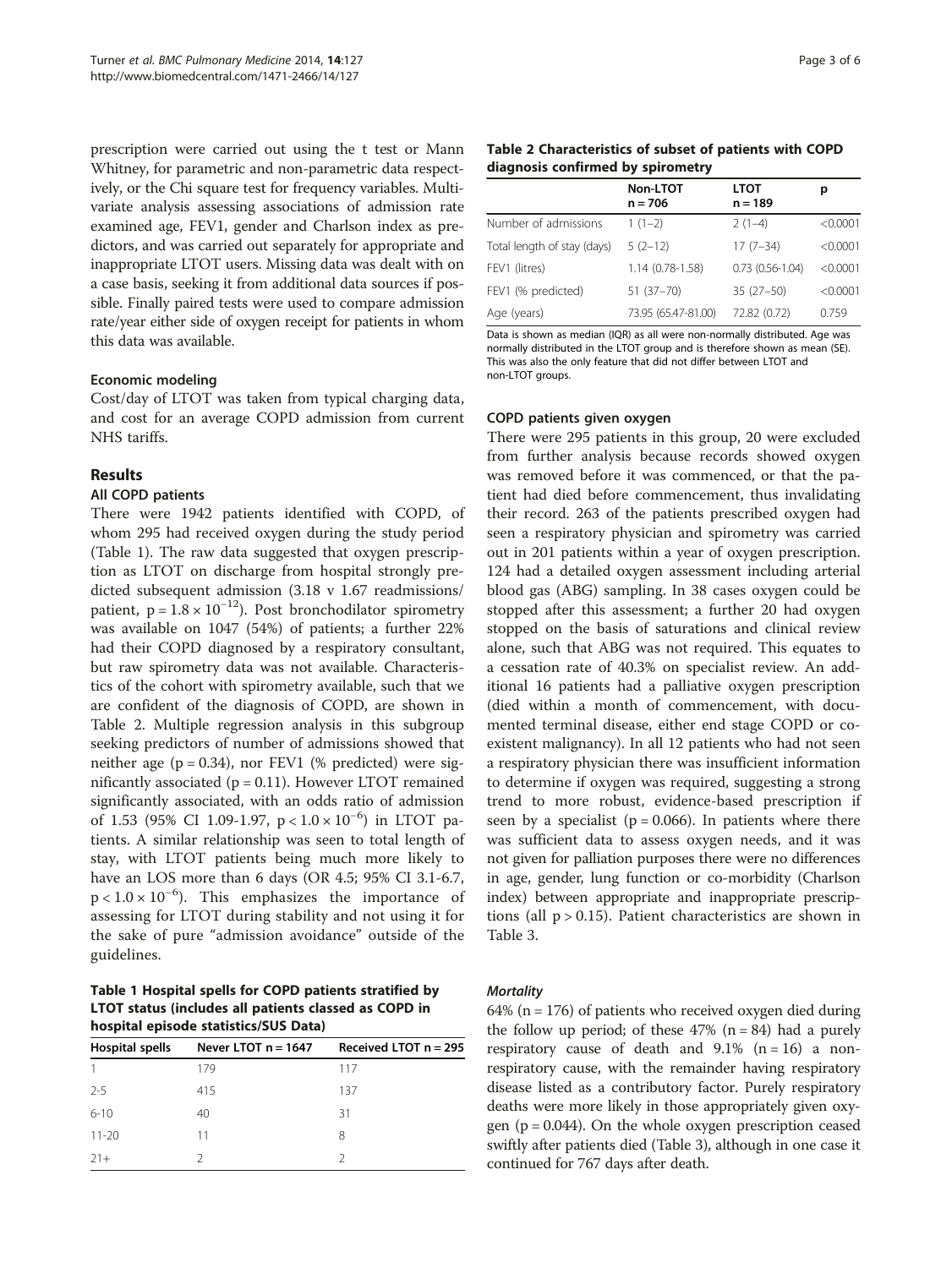<span id="page-3-0"></span>

| Age (years)                                       | 73.03 (3.13)           |
|---------------------------------------------------|------------------------|
| Male gender                                       | 119 (43.30)            |
| FEV1 (litres)                                     | $0.85(0.56-1.00)$      |
| FEV1 (% predicted)                                | 47.18 (8.08)           |
| FFV1/FVC                                          | 0.49(0.05)             |
| Charlson index                                    | 3.00(0.58)             |
| pO <sub>2</sub> (kPa) on air                      | $6.60(6.20-6.73)$      |
| pCO2 (kPa) on air                                 | 5.89 (0.48)            |
| Days received oxygen                              | 190 (40-1289)          |
| Time to death from oxygen being<br>started (days) | 827.63 (165.26)        |
| Time between death and oxygen<br>cessation (days) |                        |
| Oxygen stopped before death                       | 324.50 (161.00-603.75) |
| Oxygen stopped after death                        | 8.50 (5.00-17.00)      |
|                                                   |                        |

The table shows the characteristics of those patients that received oxygen. Normally distributed data is shown as mean (SEM) and non-normally distributed data as median (IQR), whilst the single frequency variable is highlighted in bold type and is shown as n (%).

#### Admissions

Regression analysis assessing predictors of admission in those appropriately given oxygen showed that FEV1 was the only significant predictor of readmission ( $p = 0.045$ ), whilst no predictors were found in those inappropriately prescribed it. There were no differences in admission frequency or length of hospital stay either before, during or after oxygen prescription, adjusted for the time of each period per patient (all  $p > 0.54$ ) when comparing those appropriately and inappropriately prescribed oxygen.

There were 48 patients in whom oxygen was started during the study period and data available both before and during oxygen prescription. In these patients admission rate did not differ after being given oxygen  $(2.90 (3.26)$  v  $2.17 (1.53)$ ;  $p = 0.15$ ), nor did length of stay ( $p = 0.94$ ). When this group was sub-stratified by whether oxygen prescription was appropriate or not the significance of these figures did not change; in the group given oxygen appropriately mean admission frequency fell by  $0.4$ /year ( $p = 0.31$ ) and in those given it inappropriately by  $2$ /year ( $p = 0.29$ ). The rate of admission in the inappropriate oxygen prescription group was very variable, ranging from a gain of 2 to a reduction of 6 admissions. In 17 patients where oxygen had been prescribed inappropriately rates and lengths of stay did not differ after it was removed (both p >0.56). In those patients inappropriately prescribed oxygen no admissions related to harm from oxygen were identified.

#### Economic impact of oxygen service

No adverse impact of removal of oxygen from patients given it outside current guidance was found on hospital admissions nor were there any significant benefits on hospital admission rates from prescribing oxygen, regardless of need. Consequently we anticipate no hidden economic impact of reform of oxygen services on secondary care usage by COPD patients in the UK. Cessation in the 40.3% of LTOT patients where prescription was inappropriate would save £71000 in a population of 300000 (equivalent to this PCT), and £30 million in the UK each year, allowing for the slight increase in ambulatory oxygen use. Oxygen cessation on registration of death could save up to a further 10% per annum in unreformed services, based on the average days given after death.

## **Discussion**

Our data suggests that home oxygen prescription outside of evidence based guidelines does not reduce admission rates and confirms that robust oxygen assessment systems can benefit the local health economy. This analysis holds true in a large group with limited phenotypic data, and in a highly characterized dataset, and even in individual patients assessed longitudinally either side of oxygen prescription. This 3 level analysis is a significant strength of our study. Many studies have attempted to define predictors of exacerbations, and hospitalizations in COPD. The ECLIPSE study identified severity of COPD, presence of gastro-oesophageal reflux disease, poor quality of life score and white cell count to independently predict exacerbation rate, but did not report any effect of oxygen use [[17](#page-5-0)]. Admission for exacerbation is more common in severe COPD [\[17\]](#page-5-0) and in oxygen users [\[18](#page-5-0)], whilst readmission relates to BODE index [\[19\]](#page-5-0) and psychosocial factors [[20](#page-5-0)]. Since arterial oxygen levels are predicted by lung function [[21](#page-5-0)], and the BODE index has FEV1 as one of its major components [\[22\]](#page-5-0) taken together this data suggests that we should expect readmission to hospital more frequently in LTOT users due to their more severe lung disease. Our initial analysis appeared to confirm this, in that oxygen users throughout the PCT catchment area came into hospital more often, and their lung function was worse (Table [2\)](#page-2-0). However if disease severity were the main predictor of both respiratory failure and readmission we would have expected this difference to reduce more markedly when adjusted for FEV1. Since this was not the case, the data suggested that receipt of oxygen was adversely impacting admissions independent of COPD severity. This is in direct contrast to the perception amongst healthcare providers that it may reduce admissions, and therefore warranted further exploration. The PCT level data did not allow us to assess appropriateness of oxygen prescription or co-morbidity in relation to admissions, such that a more detailed consideration of secondary care records for those patients who had received oxygen was carried out.

The secondary care data allowed us to categorise patients according to their oxygen needs, as defined by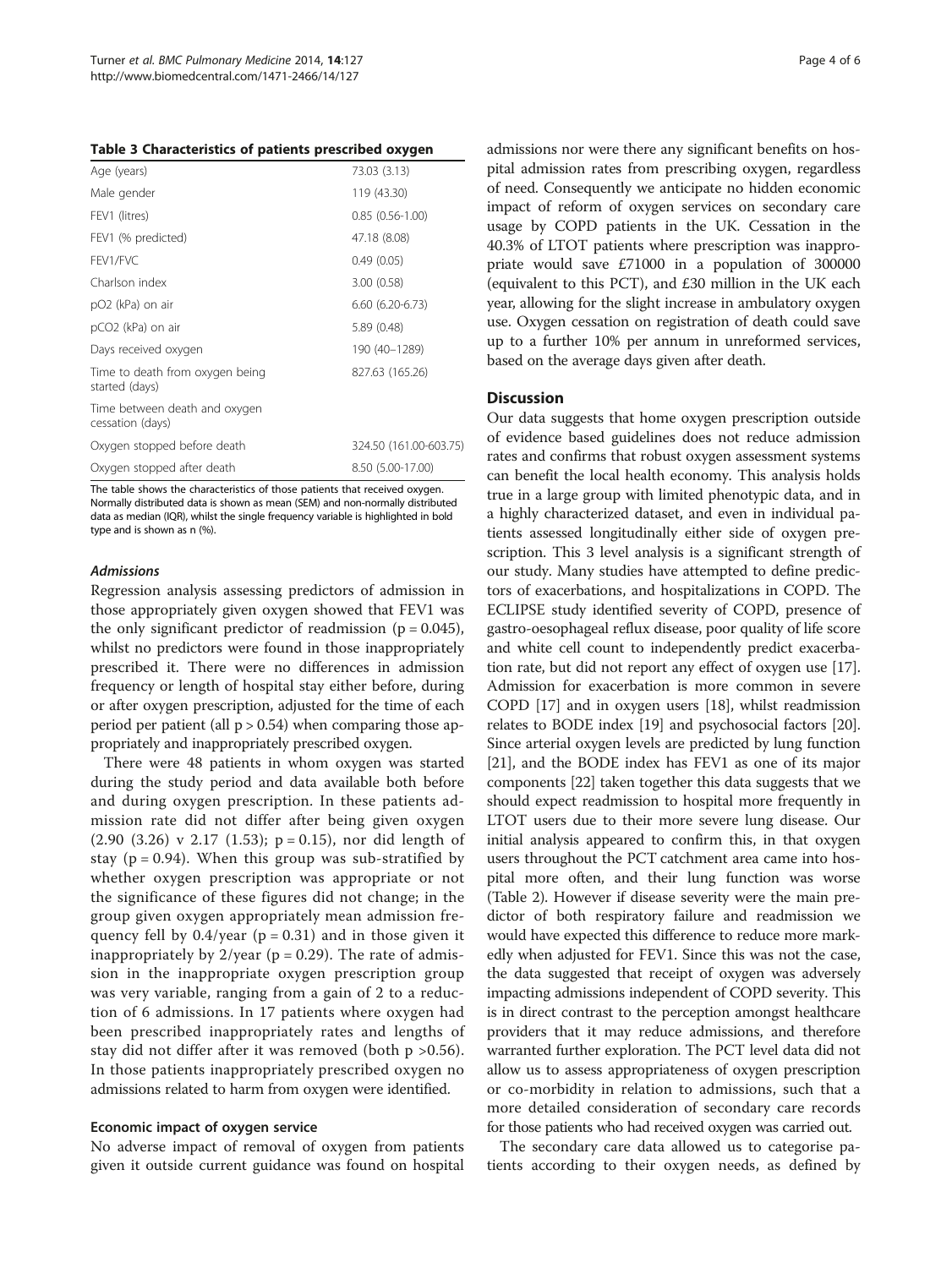current guidance [[4\]](#page-5-0), and adjust for significant comorbidity by use of the Charlson index. We were also able to look at admission rates longitudinally, according to oxygen receipt status in those patients where oxygen was commenced or removed during the data collection period. This makes the analysis much more robust than the PCT level results. The data showed that admissions were no more common in patients appropriately given oxygen, compared to those where it was given inappropriately. Whilst COPD severity (FEV1) was a good predictor of admission in patients where LTOT was indicated, neither this, age or co-morbidity associated with admission in those inappropriately given oxygen. Whilst we can only speculate on unmeasured factors that could be driving hospital attendance, it is of note that psychosocial issues were not accounted for. Furthermore, in the longitudinal analyses no evidence of a change in hospital admission rates was seen when receiving oxygen, regardless of whether this was appropriate. This suggests that prescribing oxygen as a bridge to LTOT assessment in borderline patients on discharge is not likely to be of benefit, and concurs with other studies of moderately hypoxaemic COPD patients showing that receipt of oxygen does not reduce hospitalisations [\[23\]](#page-5-0).

We also chose to look at mortality in the patients given oxygen, as it was apparent from the high Charlson indices, poor lung function and ABG results that this population was very unwell, and reducing mortality is a key aim of LTOT use. We confirmed that respiratory deaths were common, highly likely to occur within a few years of starting oxygen, and more likely when oxygen is indicated. It is important to note that we found no evidence of harm resulting from oxygen prescription, particularly there were no admissions or deaths related to oxygen use in patients given it against current guidance.

In our study LTOT was stopped in 40.3% of patients after specialist review, a figure consistent with previous work [[24](#page-5-0)], suggesting our results are likely to be generalisable. It is possible that some of these patients may require oxygen other than LTOT, and therefore assessment for ambulatory oxygen alone – this was not a feature we could examine in our data, although it has been suggested that such assessments may be a drain on oxygen assessment services [\[24](#page-5-0)]. There are significant numbers of COPD patients who exhibit desaturation on exercise, although they are normoxaemic at rest. This predicts mortality [[25\]](#page-5-0) and subsequent need of LTOT [\[26\]](#page-5-0). Trials of ambulatory oxygen have varied in their design and outcome measures, such that a recent review concluded further evidence was needed [[5](#page-5-0)]. Cochrane continue to advocate individual assessment [\[27\]](#page-5-0), rather than a guideline based approach, for this reason. It remains unclear whether home ambulatory oxygen use is beneficial; self-reported improvements in activity levels and exercise tolerance did

not match well to objective measures of exercise capacity in previous work [\[28\]](#page-5-0). Short burst oxygen therapy (SBOT) has been the subject of a systematic review and metaanalysis, and shown to provide no symptomatic benefits [[29](#page-5-0)]. Consequently use of home oxygen outside of the setting of LTOT remains controversial [[4\]](#page-5-0); when the Long term Oxygen Treatment Trial (LOTT; [http://clinicaltrials.](http://clinicaltrials.gov/show/NCT00692198) [gov/show/NCT00692198\)](http://clinicaltrials.gov/show/NCT00692198) reports results, some of these questions may be answered. Given this uncertainty, whilst we acknowledge that lack of data on ambulatory oxygen needs is a potential weakness we do not think it clinically significant.

The further important limitations of our study are: (a) due to the nature of the pre-2012 contracts with home oxygen providers in England, we do not have concordance data on actual oxygen use therefore the hospital admission rates amongst COPD patients prescribed LTOT could not be corrected to actual oxygen use; (b) No data was available for current smoking habits of LTOT users; (c).

Since there was no effect of oxygen (prescribed outside evidence based LTOT guidelines) on emergency hospital admission rates in our study, the economic benefits of an oxygen assessment service broadly confirm the Department of Health findings [[7](#page-5-0)] that savings can be made through multidisciplinary LTOT assessment services. Locally our oxygen service does have any ringfenced budget for any extra secondary care staff, thus we have not accounted for staff costs in our analyses, although we recognize that these could reduce the impact of the savings. Nevertheless our finding that oxygen does not adversely impact admissions is of value, and the potential for harm from inappropriate oxygen – although not shown herein – should further strengthen the support to introduce HOS-ARs across the UK. The quality of assessment when seen by a specialist was higher, as indicated by the fact that insufficient data to guide oxygen prescription was available in patients given it by a generalist, again concurring with guidance that experienced practitioners should manage oxygen prescriptions.

# Conclusions

We conclude that robust oxygen assessment practices in COPD patients are valuable to the health economy, by direct savings, with no hidden costs or adverse events related to admissions to hospital.

# Nomenclature

Secondary Uses Service (SUS), The Secondary Uses Service (SUS) is primarily a data warehouse that provides access to anonymous patient-based data for purposes other than direct clinical care such as healthcare planning.

PCT, Primary Care Trusts were largely administrative bodies, responsible for commissioning primary, community